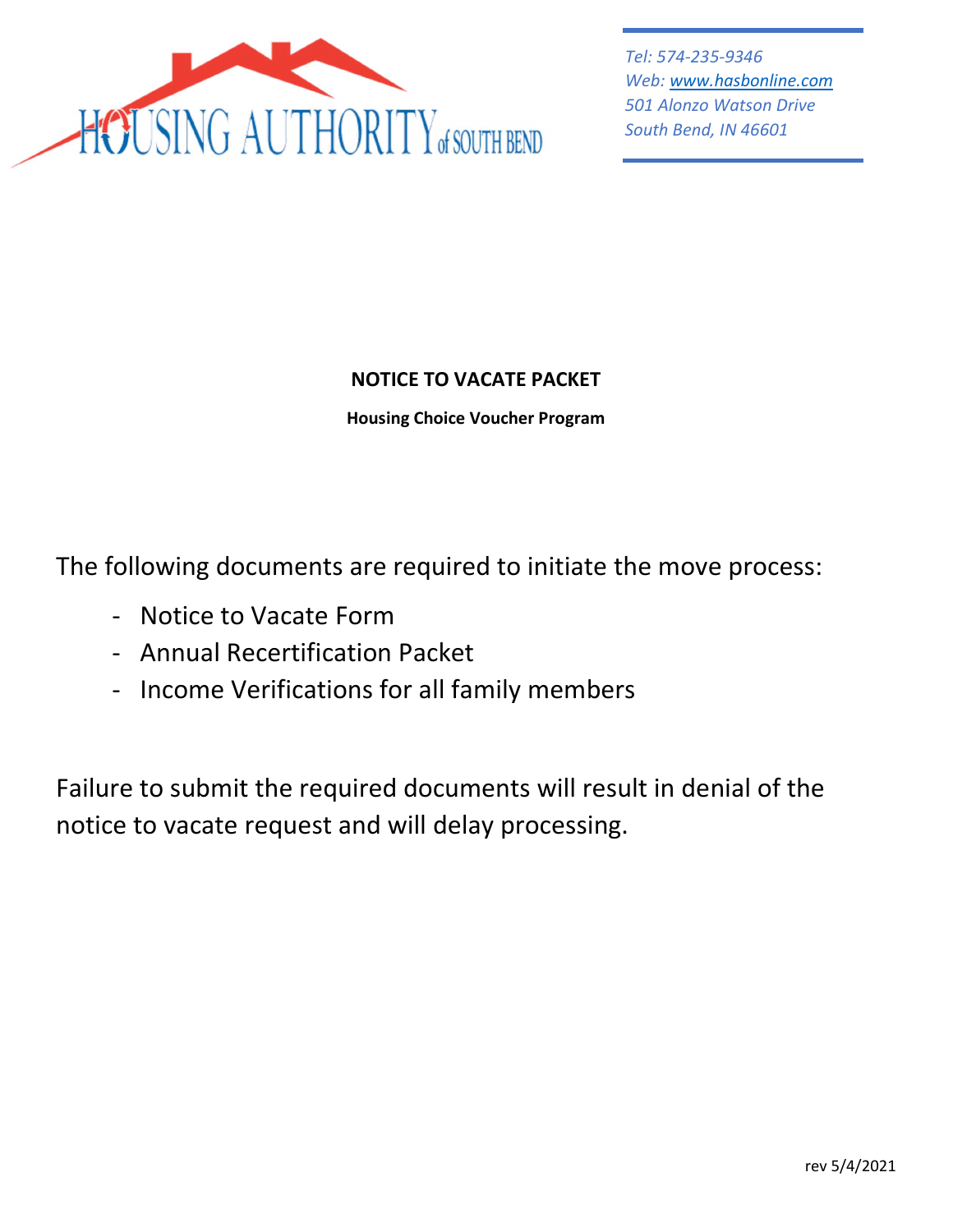

## 30 DAY NOTICE-TO-VACATE (MUTUAL TERMINATION OF LEASE)

By agreement, the above-mentioned parties agree that the leasing agreement for the renal unit listed above shall be terminated on: \_\_\_\_\_\_\_\_\_\_\_\_\_\_\_\_\_\_\_\_\_\_\_\_\_\_\_\_\_\_\_\_\_ (must be on last day of month).

## (Tenant):

| , agree that I will be moving from my current unit on the                                                               |
|-------------------------------------------------------------------------------------------------------------------------|
| date listed above, I understand that if I remain in the unit after the above-mentioned termination date; the South Bend |
| Housing Authority will not be responsible for my rent. I further understand that this agreement does not remove any     |
| rights or responsibilities under the laws set forth in South Bend Housing Authority's jurisdiction.                     |

| Tenant.<br>Signature: | . |
|-----------------------|---|
|-----------------------|---|

## (Owner):

I, \_\_\_\_\_\_\_\_\_\_\_\_\_\_\_\_\_\_\_\_\_\_\_\_\_\_\_\_\_\_\_\_\_\_\_\_\_\_\_\_\_\_\_\_\_\_\_\_\_, agree with the conditions and further understand that the South Bend Housing Authority will not be responsible for any rent portion after the move-out date stated above. I understand that the South Bend Housing Authority is not a party to the lease and cannot assist with collections of outstanding debts. I further understand that this agreement does not remove any rights or responsibilities under the laws set forth in South Bend Housing Authority's jurisdiction.

Owner/Manager Signature: \_\_\_\_\_\_\_\_\_\_\_\_\_\_\_\_\_\_\_\_\_\_\_\_\_\_\_\_\_\_\_\_\_\_ Date: \_\_\_\_\_\_\_\_\_\_\_\_\_\_\_\_\_\_\_\_\_

NOTE: This form WILL NOT be approved if you are in your initial lease term or if the participant has been issued a proposed termination. You MUST submit the attached reexamination packet and supporting documentation when returning this notice. Failure to do so **WILL RESULT** in a denial of notice to vacate request.

Owners: If your unit is currently under abatement; the abatement will remain in effect. Please refer to the contract termination letter sent to you by the South Bend Housing Authority.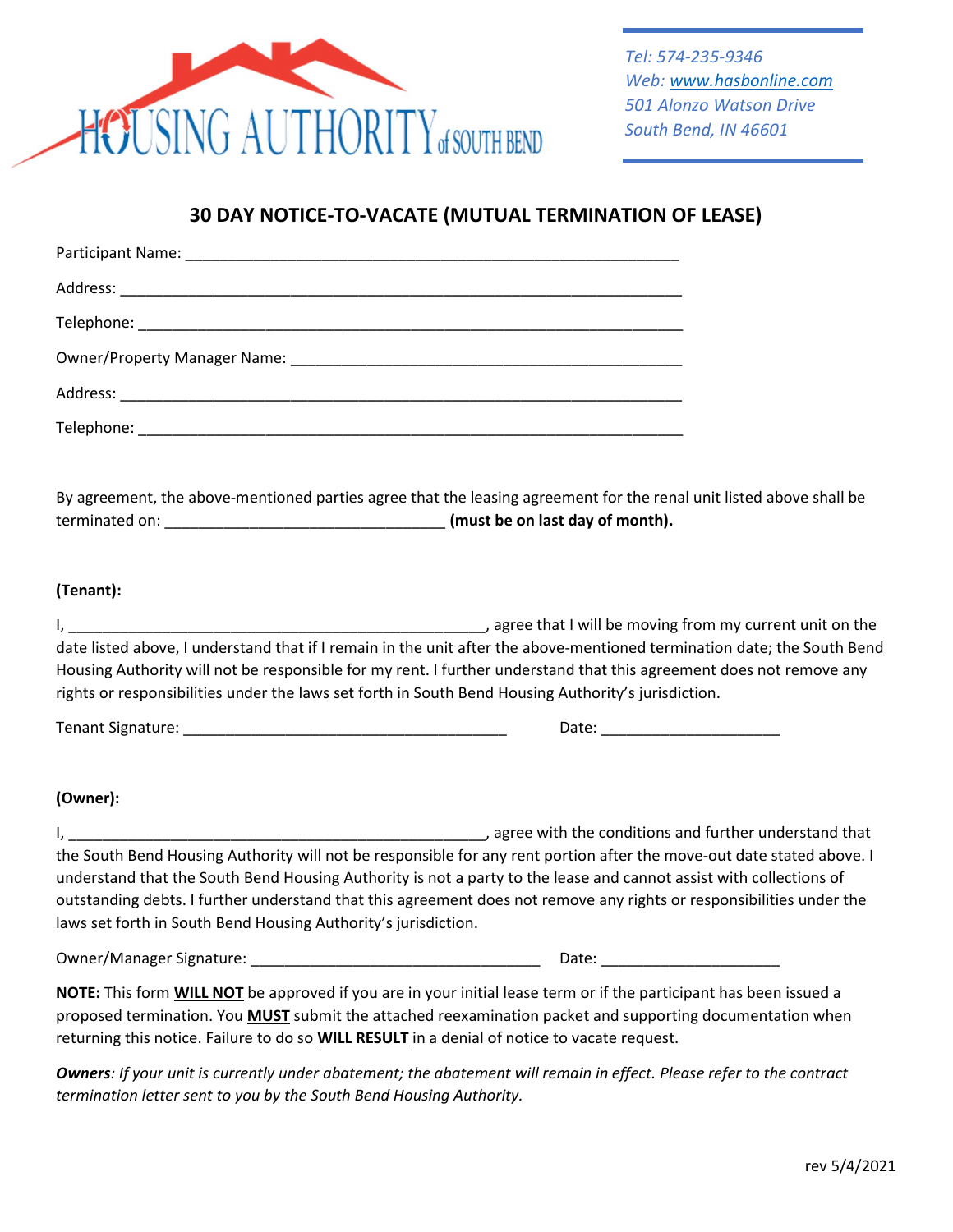

## REQUIRED VERIFICATIONS

### Housing Choice Voucher Program

Please review the following checklist and attach all necessary documentation and verification for EACH Family Member within your Household. Verification submitted cannot be more than 60 days old.

- EMPLOYMENT VERIFICATION: If employed, seasonally employed, or have had more than one employer in the past 12 months, provide the name, address, and phone number of each employer AND the last 4 current consecutive paystubs. You must also provide verification concerning any previously reported income you no longer receive.
- SELF-EMPLOYMENT/SEASONAL EMPLOYMENT: If self-employed, provide a complete signed copy of your most recent tax return, business license, and a copy of the profit/loss statements including receipts.
- UNEMPLOYMENT: Most recent copy of the Award Letter issued from the unemployment office including the weekly benefit amount.
- PUBLIC ASSISTANCE/TEMPORARY ASSISTANCE FOR NEEDY FAMILIES (TANF)/FOOD STAMPS: Most recent copy of the Award Letter issued from the Family and Social Services Administration.
- \_\_\_\_ CHILD SUPPORT/ALIMONY: At least 12 months of Payment History from the child support bureau, Court Order, and/or Divorce Decree indicating monthly payment.
- PENSION/ANNUITY: Most recent copy of the Award Letter indicating the monthly/weekly benefit amount.
- VETERAN'S BENEFITS: Most recent copy of the Award Letter issued from the Department of Veteran's Affairs indicating the monthly/weekly benefit amount.
- FULL OR PART-TIME STUDENT STATUS: (For Students 18 years or older ONLY) Current enrollment and financial aid information form school's Registrar or Admissions Office. Documentation provided MUST state full-time or part-time status.
- SSI/SOCIAL SECURITY BENEFITS: Most recent copy of current Award Letter from the Social Security Administration.
- MEDICAL AND PHARMACY EXPENSE (ELDERLY and DISABLED ONLY): Provide printouts reflecting the amount paid for unreimbursed pharmacy costs and medical expenses. Do NOT provide any confidential medical information along with expense printouts.
- \_\_\_\_ CONTRIBUTIONS/BILL ASSISTANCE: Provide the name, address, and phone number of organization or individual providing you with cash or additional assistance as well as the frequency and amount provided to you. A notarized letter reflecting the above information is acceptable.
- BANK STATEMENTS: Current bank statement for all household accounts including but not limited to: checking, savings, bonds, stocks, money market accounts, etc.
- \_\_\_\_ CHILD CARE EXPENSES: Child care expense verification from child care provider for children 12 and under.

#### The following documents are required for New Members of your household ONLY. Please do not submit original documents.

\_\_\_\_ Birth certificate(s) \_\_\_\_ Social Security Card(s)

Photo Identification (18 and older) **Notification** Immigration/Naturalization Documents (if applicable)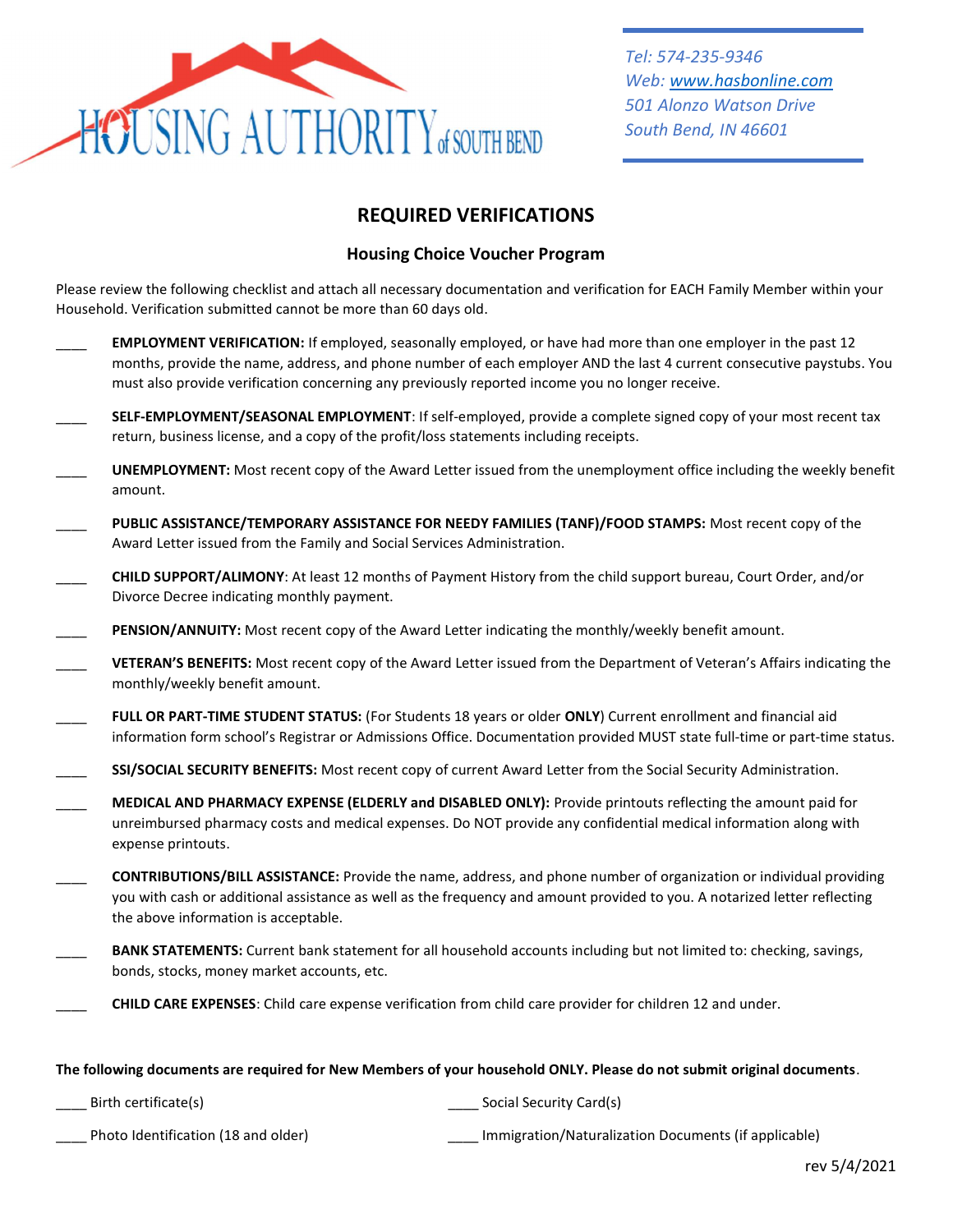

## PERSONAL DECLARATION FORM/FAMILY COMPOSITION

Housing Choice Voucher Program

Head of Household (Your Name)

\_\_\_\_\_\_\_\_\_\_\_\_\_\_\_\_\_\_\_\_\_\_\_\_\_\_\_\_\_\_\_\_\_\_\_\_\_\_\_\_\_\_

Address City, State, Zip Code

Telephone Number **Email Address** 

### Statement of Family Composition

1) List all persons who are a part of your household including yourself: (Use the back of this sheet if necessary)

\_\_\_\_\_\_\_\_\_\_\_\_\_\_\_\_\_\_\_\_\_\_\_\_\_\_\_\_\_\_\_\_\_\_\_\_\_\_\_\_\_\_ \_\_\_\_\_\_\_\_\_\_\_\_\_\_\_\_\_\_\_\_\_\_\_\_\_\_\_\_\_\_\_\_\_\_\_\_\_\_\_\_\_\_\_\_\_\_\_\_

\_\_\_\_\_\_\_\_\_\_\_\_\_\_\_\_\_\_\_\_\_\_\_\_\_\_\_\_\_\_\_\_\_\_\_\_\_\_\_\_\_\_ \_\_\_\_\_\_\_\_\_\_\_\_\_\_\_\_\_\_\_\_\_\_\_\_\_\_\_\_\_\_\_\_\_\_\_\_\_\_\_\_\_\_\_\_\_\_\_\_

| <b>Full Name</b> | Social<br>Security<br>Number | Date of Birth | Age | Sex<br>(M/F) | Race | Ethnicity | Disabled<br>Y/N | Relationship<br>to Head of<br>Household |
|------------------|------------------------------|---------------|-----|--------------|------|-----------|-----------------|-----------------------------------------|
|                  |                              |               |     |              |      |           |                 | Head of<br>Household                    |
|                  |                              |               |     |              |      |           |                 |                                         |
|                  |                              |               |     |              |      |           |                 |                                         |
|                  |                              |               |     |              |      |           |                 |                                         |
|                  |                              |               |     |              |      |           |                 |                                         |
|                  |                              |               |     |              |      |           |                 |                                         |
|                  |                              |               |     |              |      |           |                 |                                         |

2) Has anyone moved out of your household during the past 12 months (include deaths, marriages, divorce, separation, permanent placement in nursing home, placement in foster home, etc.)? \_\_\_\_\_ YES \_\_\_\_\_\_ NO

| <b>Full Name</b> | Relationship | Out | Date | Reason |
|------------------|--------------|-----|------|--------|
|                  |              |     |      |        |
|                  |              |     |      |        |
|                  |              |     |      |        |
|                  |              |     |      |        |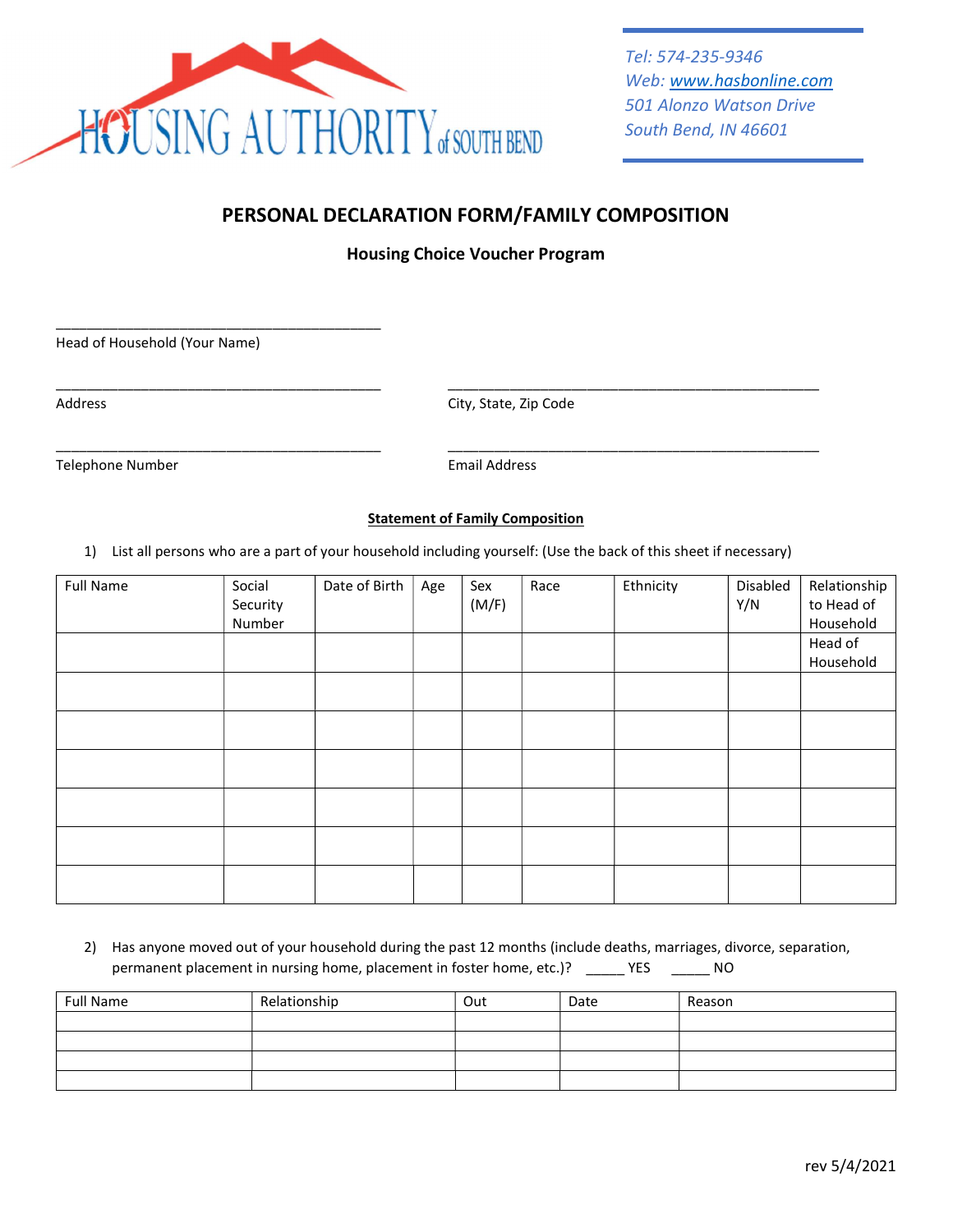

#### Marital Status Disclosure

3) Are you currently married and your spouse does not reside with you? \_\_\_\_\_ YES \_\_\_\_ \_\_\_\_\_\_ NO

Please provide the following information:

| Name of Spouse | <b>Address</b> | Amount that they contribute to your<br>household |
|----------------|----------------|--------------------------------------------------|
|                |                |                                                  |

#### Current Annual Income Checklist

1) Will any household member be receiving any time of income from employment? \_\_\_\_\_\_ YES \_\_\_\_\_\_\_ NO

#### If yes, complete below:

| Household Member's | Employer's Name and | Dates Worked | Pay Rate | Hours worked per week |
|--------------------|---------------------|--------------|----------|-----------------------|
| Name               | Address             |              |          |                       |
|                    |                     | From:        |          |                       |
|                    |                     | To:          |          |                       |
|                    |                     | From:        |          |                       |
|                    |                     | To:          |          |                       |
|                    |                     | From:        |          |                       |
|                    |                     | To:          |          |                       |
|                    |                     | From:        |          |                       |
|                    |                     | To:          |          |                       |

#### Please list all employment that has ended in the past 12 months:

| Household Member's Name | Employer's Name and Address   Dates Worked |       | Hours Per Week |
|-------------------------|--------------------------------------------|-------|----------------|
|                         |                                            | From: |                |
|                         |                                            | To:   |                |
|                         |                                            | From: |                |
|                         |                                            | To:   |                |
|                         |                                            | From: |                |
|                         |                                            | To:   |                |

2) Does anyone in the household earn income from self-employment or occasional income: bottle/can collecting, yard work, baby sitting, car repair, garage sales, etc? The MO YES The NO If YES, did they file taxes for the previous year? \_\_\_\_\_ YES \_\_\_\_\_ NO

| Household Member's Name | Date Business Started | Income Per Week |
|-------------------------|-----------------------|-----------------|
|                         |                       |                 |
|                         |                       |                 |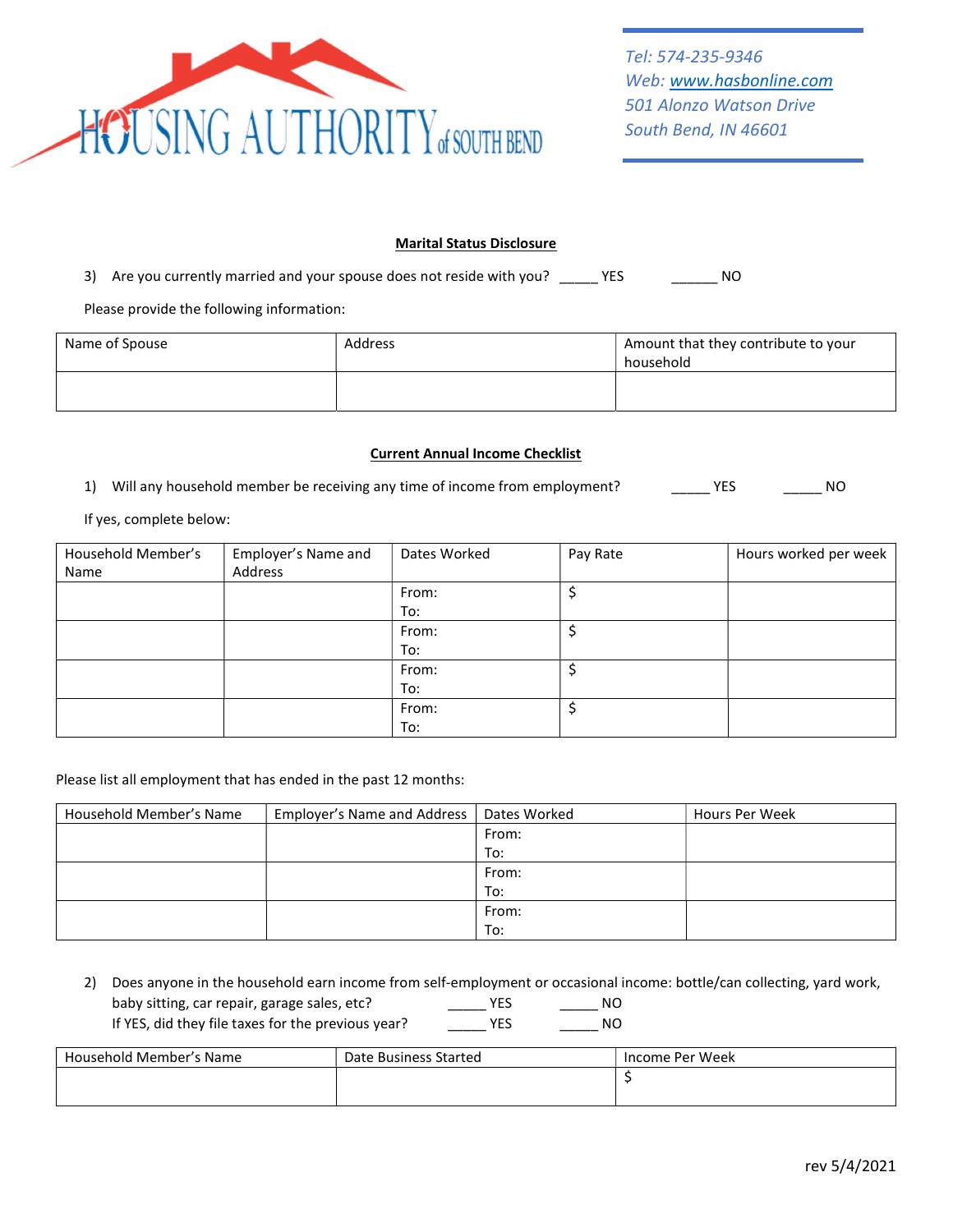

|    |                                                                                                                                                                                                                                | TANF                                      |               |                                      |
|----|--------------------------------------------------------------------------------------------------------------------------------------------------------------------------------------------------------------------------------|-------------------------------------------|---------------|--------------------------------------|
|    |                                                                                                                                                                                                                                | Disability                                |               | $\frac{1}{2}$ Per __________________ |
|    | Is anyone in the household receiving Social Security, Dual Entitlement or SSI benefits? ____ YES _____ NO<br>If yes, list recipients:                                                                                          |                                           |               |                                      |
|    |                                                                                                                                                                                                                                |                                           |               |                                      |
|    | Den and the social Security Services of Per Allin and the Security Services of Per Allin and the Security Services of Permission and the Services of Permission and the Services of Services of Permission and Services of Per |                                           |               |                                      |
| 5) | Is anyone in the household receiving alimony or child support payments?<br>If yes, list recipients.                                                                                                                            |                                           |               | NO <sub>N</sub>                      |
|    |                                                                                                                                                                                                                                |                                           |               |                                      |
|    |                                                                                                                                                                                                                                |                                           |               |                                      |
|    |                                                                                                                                                                                                                                |                                           |               | $\frac{1}{2}$ Per                    |
|    | Is anyone in the household receiving unemployment compensation, disability compensation, worker's compensation or<br>severance pay?<br>YES<br>If yes, list recipients.                                                         | $\frac{1}{\sqrt{1-\frac{1}{2}}}\text{NO}$ |               |                                      |
|    |                                                                                                                                                                                                                                |                                           |               |                                      |
| 6) |                                                                                                                                                                                                                                |                                           |               | $\uparrow$ Per                       |
|    | Is any household member, 18 or older, receiving pay as a member of the Armed Services? _____ YES                                                                                                                               |                                           |               |                                      |
| 7) | If yes, list recipients.                                                                                                                                                                                                       |                                           |               |                                      |
|    |                                                                                                                                                                                                                                |                                           | $\frac{1}{2}$ |                                      |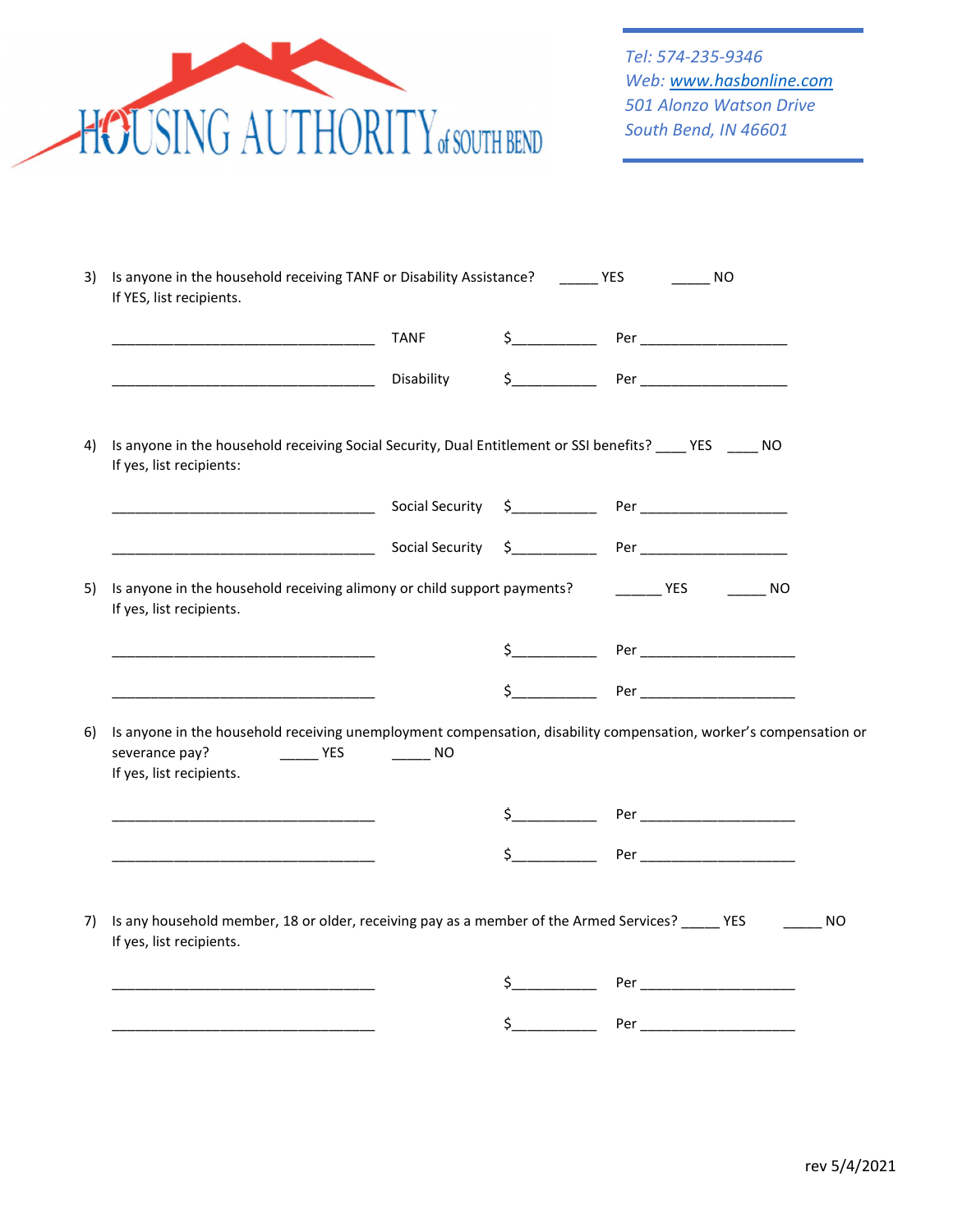

8) Is any household member receiving recurring monetary contributions or other gifts or payments to help the assisted family from a non-household member? \_\_\_\_\_\_ YES \_\_\_\_\_\_\_\_ NO

| Name, Phone Number and Address of Non-Household | Amount | Frequency |
|-------------------------------------------------|--------|-----------|
| Member                                          |        |           |
|                                                 |        |           |
|                                                 |        |           |
|                                                 |        |           |
|                                                 |        |           |

9) Is anyone in the household receiving periodic payments from annuities, insurance policies, retirement funds, pensions, death benefits, or other similar amounts? \_\_\_\_\_\_ YES \_\_\_\_\_\_\_\_\_ NO

| Household Member's Name | Provider | Amount/Frequency |
|-------------------------|----------|------------------|
|                         |          |                  |
|                         |          |                  |

| 10) Is anyone in the household receiving food stamp benefits? | <b>YES</b> | NO |
|---------------------------------------------------------------|------------|----|
| If yes, list recipients.                                      |            |    |

| _______________ | __ | Dar<br>_________      |
|-----------------|----|-----------------------|
|                 | __ | א∩<br>_______________ |

#### Current Annual Deductions Checklist

|  | 1) Is any household member over the age of 18 currently attending school? |  |  |  | YES | NO. |
|--|---------------------------------------------------------------------------|--|--|--|-----|-----|
|--|---------------------------------------------------------------------------|--|--|--|-----|-----|

| Household Member's Name | School Name | Full time or Part time |
|-------------------------|-------------|------------------------|
|                         |             |                        |
|                         |             |                        |

2) Is any household member paying for unreimbursed child care expenses? \_\_\_\_\_\_\_\_ YES \_\_\_\_\_\_\_\_\_ NO If yes, list name of household member(s) attending, name and address of the child care provider, and monthly cost:

| Household Member Name(s) | Childcare Provider's Name | Address | Anticipated Monthly Expense |
|--------------------------|---------------------------|---------|-----------------------------|
|                          |                           |         |                             |
|                          |                           |         |                             |
|                          |                           |         |                             |
|                          |                           |         |                             |
|                          |                           |         |                             |
|                          |                           |         |                             |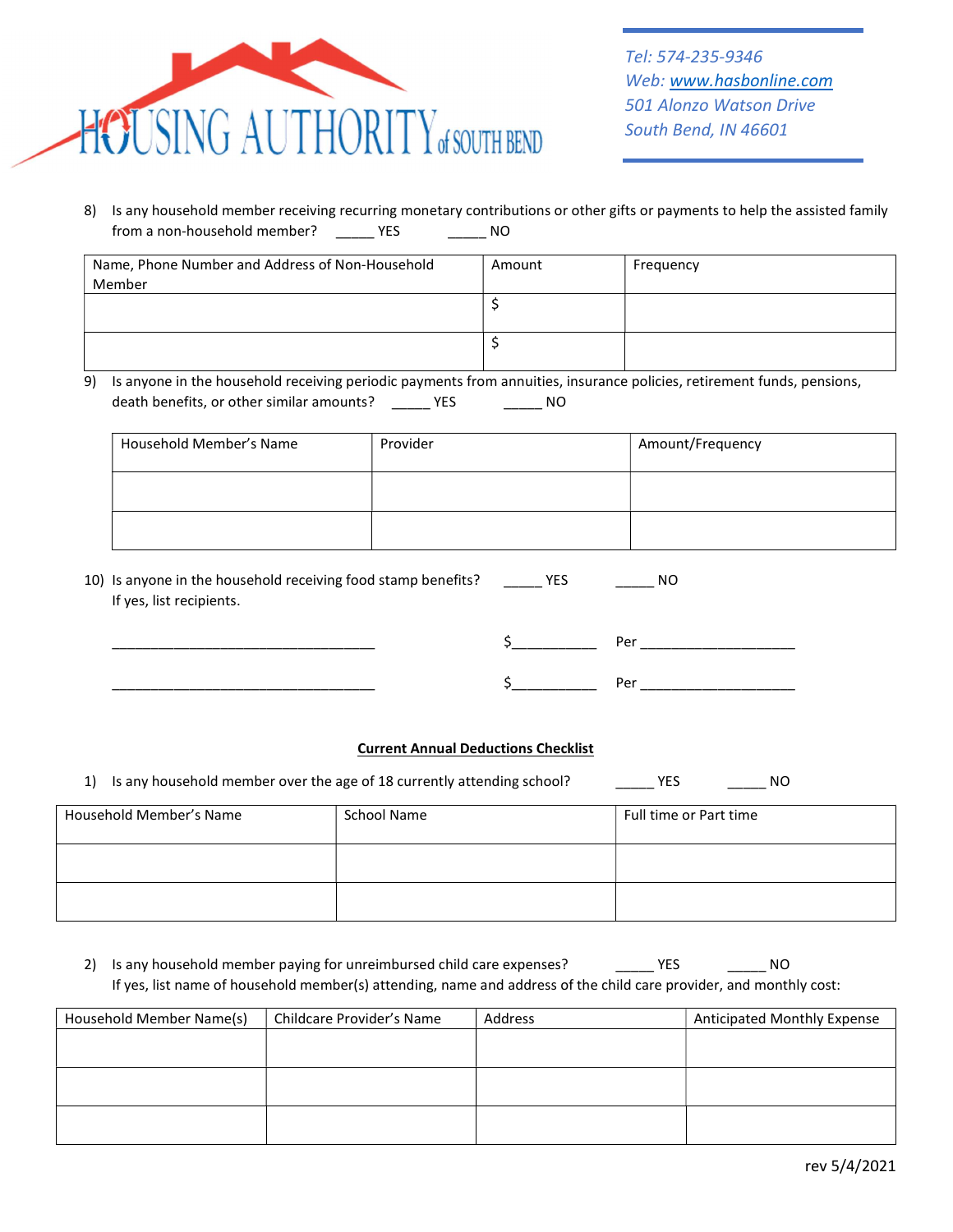

- 3) Is the head of household or spouse elderly (62 or older), handicapped or disabled? \_\_\_\_\_\_ YES \_\_\_\_\_\_\_\_ NO
- 4) If yes, will any household member be paying any type of unreimbursed medical expenses? \_\_\_\_\_ YES \_\_\_\_\_\_\_\_ NO If yes, list the name of household member, name and address of medical provider including but not limited to: Pharmacies, doctor visits, dentist, medical insurance providers, hospital bills which you are paying on, or other related medical expenses.

| Household Member's Name | Medical Provider's Name | Address | <b>Anticipated Annual Expense</b> |
|-------------------------|-------------------------|---------|-----------------------------------|
|                         |                         |         |                                   |
|                         |                         |         |                                   |
|                         |                         |         |                                   |
|                         |                         |         |                                   |
|                         |                         |         |                                   |

5) Are there any deductions from your Social Security or SSI Checks? YES YES NO

### Under \$5,000 Asset Certification

Examples of assets includes checking and savings accounts, trust funds, real estate, stocks, bonds, certificates of deposit, mutual funds, money market funds, pensions that you are not withdrawing from, whole life insurance policies, personal investment items such as coin or stamp collections, etc. The annual income from your net assets (as defined in 24 CFR Part 5) will be included in the total gross income for this household.

- 1) Does your household have assets with a net value under or over \$5,000? \_\_\_\_\_\_ Under \_\_\_\_\_\_ Over \_\_\_\_\_\_ N/A
	- a. If UNDER, I/We certify that our net assets do not exceed \$5,000 and the annual income from interest, dividends, etc. from our assets is \$\_\_\_\_\_\_\_\_\_\_\_\_\_\_\_\_\_\_\_\_.
	- b. If OVER, complete the following: Our household assets are held in the following accounts:

| Asset/Bank Name | Account Type | Address | <b>Total Amount</b> |
|-----------------|--------------|---------|---------------------|
|                 |              |         |                     |
|                 |              |         |                     |
|                 |              |         |                     |
|                 |              |         |                     |
|                 |              |         |                     |
|                 |              |         |                     |
|                 |              |         |                     |
|                 |              |         |                     |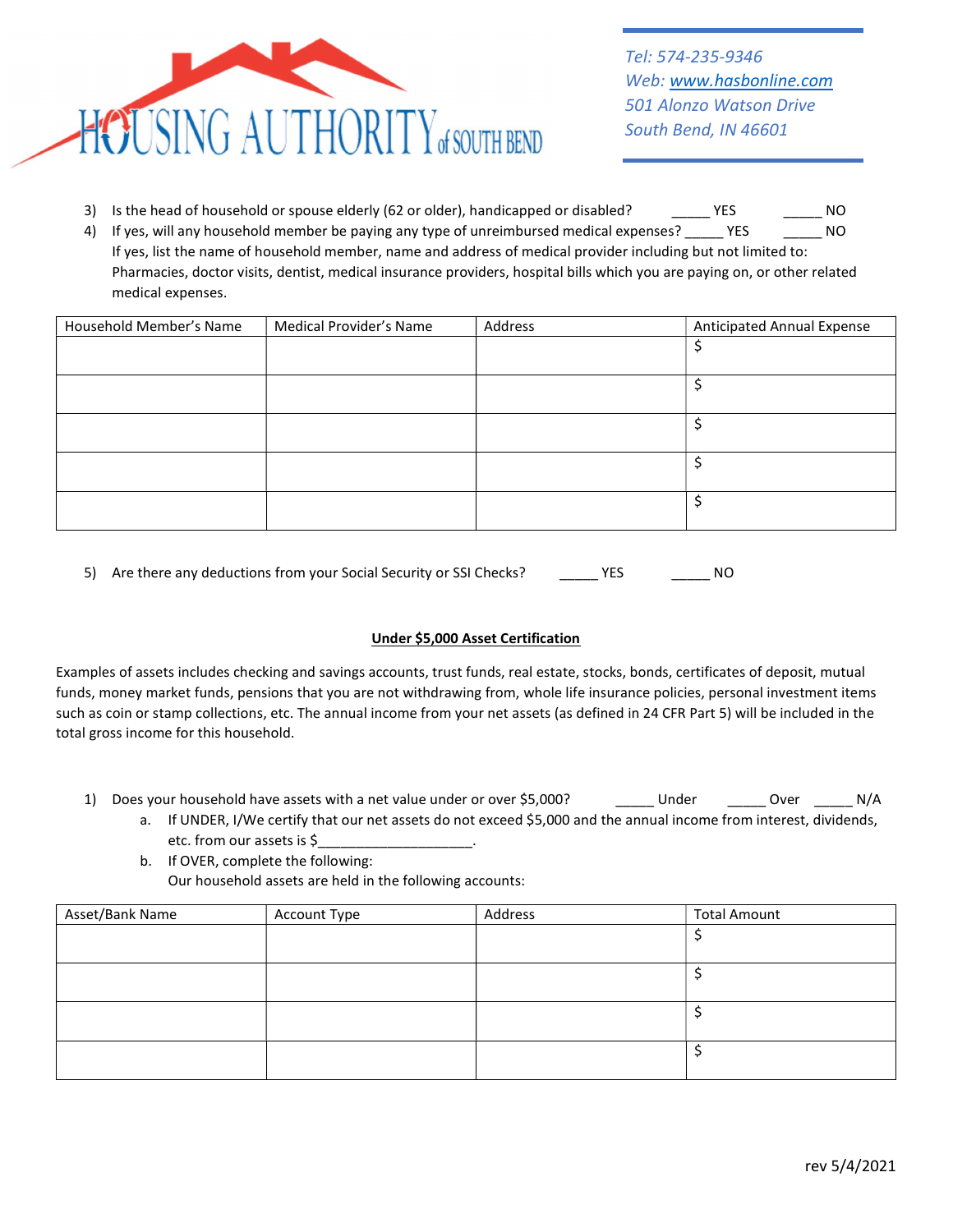

| 2) Have you disposed of any assets for less than Fair Market Value in the past two years? | YES. | NO.<br>______ |
|-------------------------------------------------------------------------------------------|------|---------------|
| If yes, complete below:                                                                   |      |               |

| Disposed of Asset Type | Fair Market Value | Disposed of Asset for | FMV-DoA = Amount to Count |
|------------------------|-------------------|-----------------------|---------------------------|
|                        |                   |                       |                           |
|                        |                   |                       |                           |
|                        |                   |                       |                           |

#### Criminal Background and Other Information

1) Has any household member engaged in any criminal activity within the past five years?

\_\_\_\_\_\_ YES \_\_\_\_\_\_\_ NO lf YES, how many times? \_\_\_\_\_\_\_\_\_

| <b>THES</b> NO                              | Has any household member ever been arrested and/or convicted of any criminal activity within the past five years?<br>If yes, how many times? ____________ |
|---------------------------------------------|-----------------------------------------------------------------------------------------------------------------------------------------------------------|
| case(s). Attach a separate sheet if needed. | Please explain when they were arrested, where they were arrested, why they were arrested and the disposition of the                                       |
|                                             |                                                                                                                                                           |
|                                             |                                                                                                                                                           |
|                                             | Have you or any household member ever been evicted from Public or Subsidized Housing for violent criminal or drug                                         |
|                                             |                                                                                                                                                           |
|                                             | Is your address knowingly registered to a lifetime sex offender? ________ YES _________ NO                                                                |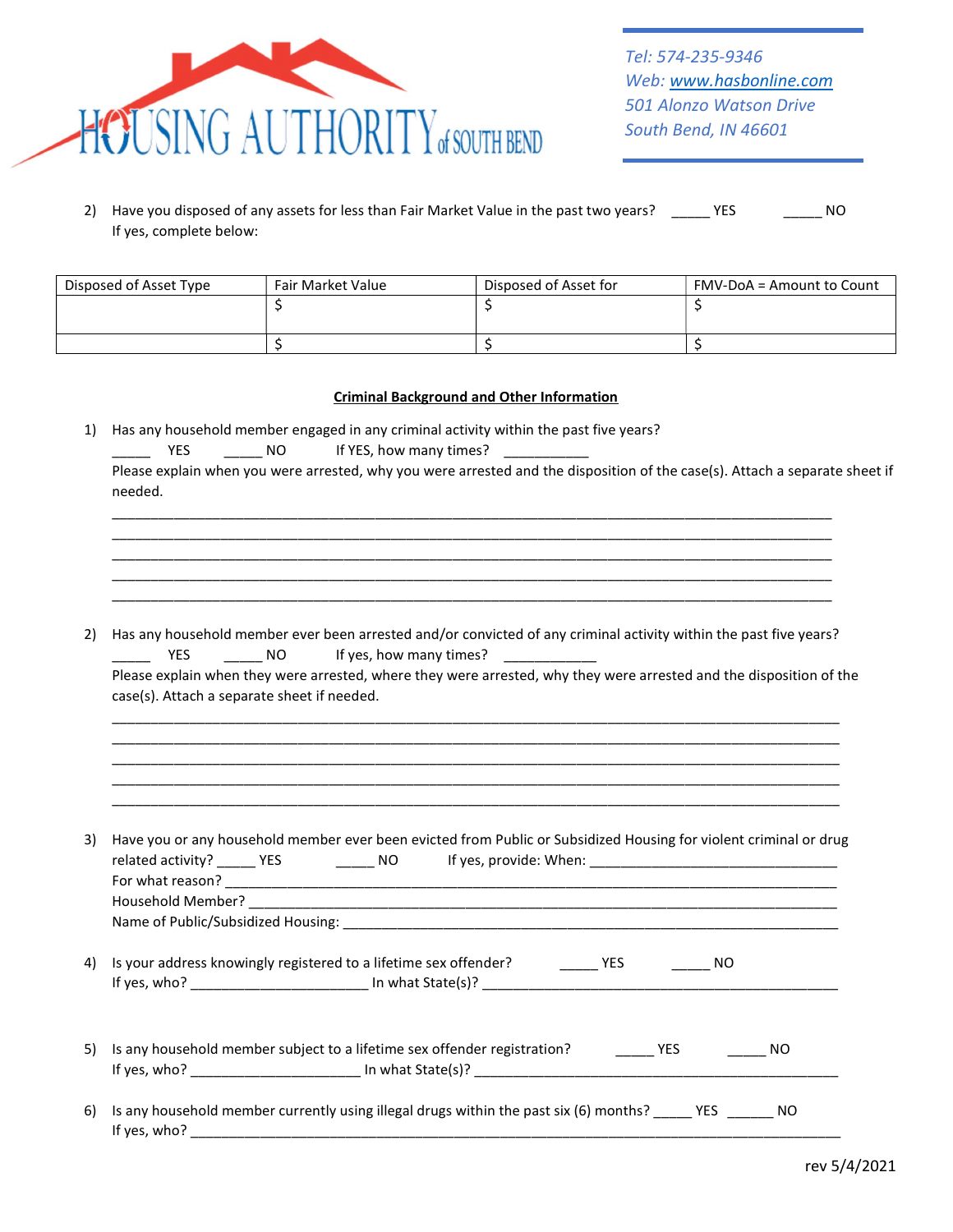

Tel: 574-235-9346 Web: www.hasbonline.com 501 Alonzo Watson Drive South Bend, IN 46601

I/We certify that the above information given to the South Bend Housing Authority on household composition, income, net family assets, allowances, and deductions is accurate and complete to the best of my/our knowledge and belief. I/We certify that I/We have disclosed where I/We received any previous Federal Housing Assistance and whether or not any money was owed. I/We also understand that giving false statements or information can be grounds for termination of housing assistance and is punishable under Federal or State criminal law.

#### Reporting Changes in Income or Household Composition

I understand that I am required to report within 10 days, in writing, any changes in income and household composition. Failure to report this information may result in owing SBHA back rent and/or the termination of my subsidy.

Head of Household Signature: \_\_\_\_\_\_\_\_\_\_\_\_\_\_\_\_\_\_\_\_\_\_\_\_\_\_\_\_\_\_\_\_\_\_\_\_\_\_\_\_\_\_\_\_\_\_\_\_\_\_\_\_\_\_\_\_\_\_\_\_\_\_\_\_\_

Date: \_\_\_\_\_\_\_\_\_\_\_\_\_\_\_\_\_\_\_\_\_\_\_\_\_\_\_\_\_\_\_\_\_\_\_\_\_\_\_\_\_\_\_\_\_\_\_\_\_\_\_\_\_\_\_\_\_\_\_\_\_\_\_\_\_\_\_\_\_\_\_\_\_\_\_\_\_\_\_\_\_\_\_\_\_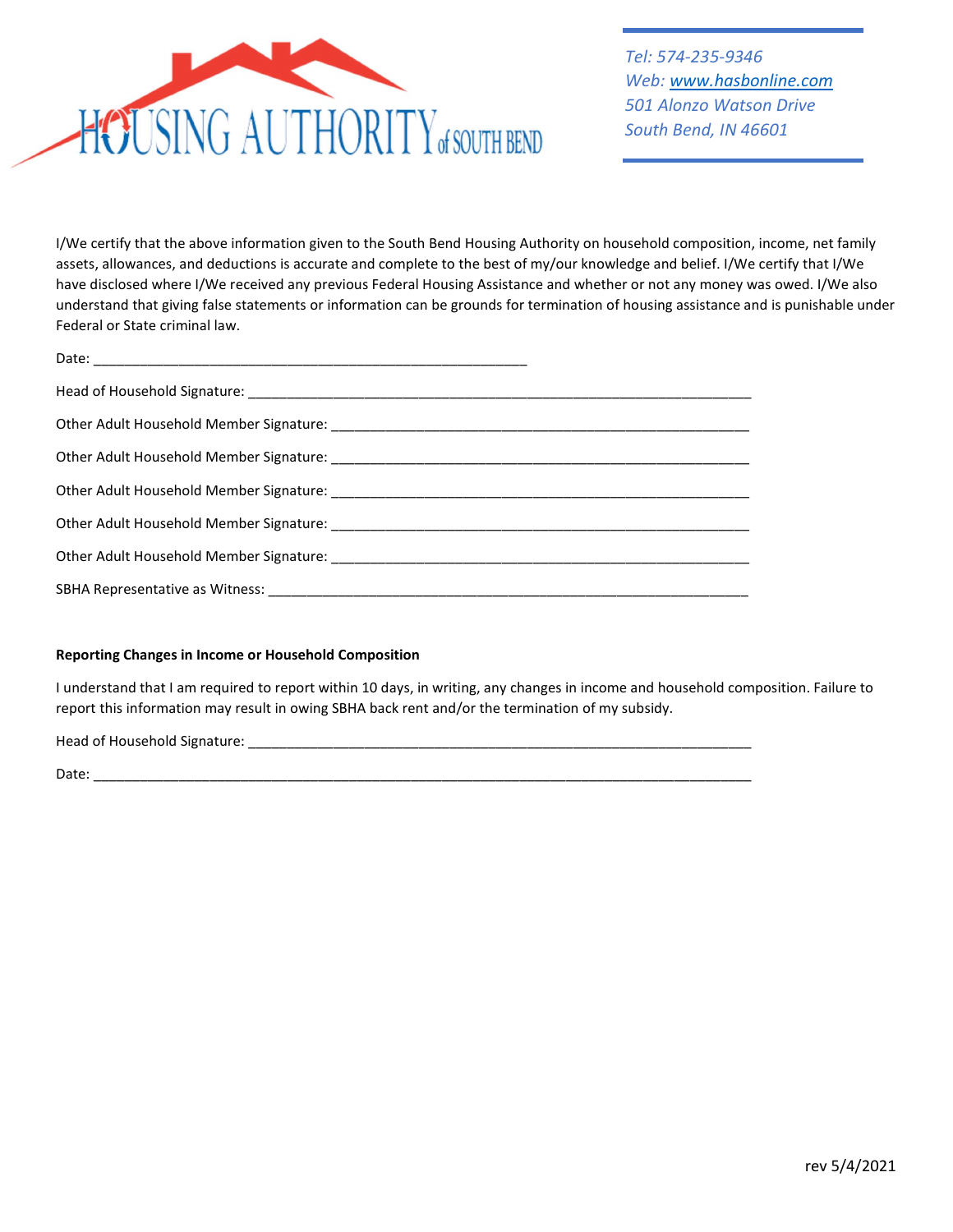

# Family Obligations

## Housing Choice Voucher Program

The family (including each household member) must follow the rules listed below in order to continue participating in South Bend Housing Authority's housing program.

- A. The family MUST:
	- 1. Supply any information that the South Bend Housing Authority (SBHA) or HUD determines to be necessary, including evidence of citizenship or eligible immigration status, and information for use in a regularly scheduled reexamination or interim reexamination of family income or composition.
	- 2. Disclose and verify social security numbers and sign and submit consent forms for obtaining information.
	- 3. Supply any information requested by the SBHA to verify that the family is living in the unit or information related to family absence.
	- 4. Promptly notify the SBHA in writing when the family is away from the unit for an extended period of time in accordance with SBHA policies.
	- 5. Allow the SBHA to inspect the unit at reasonable times and after reasonable notice.
	- 6. Notify both the SBHA and the Owner in writing before moving out of the unit or terminating the lease.
	- 7. Use the assisted unit for the residence by the family. The unit must be the family's only residence.
	- 8. Promptly notify the SBHA in writing of the birth, adoption, or court-awarded custody of a child.
	- 9. Request SBHA approval in writing to add any family member as an occupant of the unit. Any person staying at the premises more than thirty (30) consecutive days or ninety (90) cumulative days within a twelve (12) month period shall not be considered a guest and MUST be reported to the SBHA by the tenant.
	- 10. Promptly notify the SBHA in writing if any family member no longer lives in the unit.
	- 11. Give the SBHA a copy of any Owner issued eviction notice.
	- 12. Pay utility bills and supply appliances that the owner is not required to supply under the lease.
- B. Any information the family supplies must be true and complete.
- C. The Family MUST NOT:
	- 1. Engage in, or threaten violent or abusive behavior toward SBHA personnel including its employees, contractors, subcontractors, or agents.
		- a. Violent or abusive behavior includes verbal as well as physical abuse or violence. Use of racial epithets, or other language, written or oral, that is customarily used to intimidate may be considered abusive or violent behavior.
		- b. Threatening refers to oral or written threats or physical gestures that communicate intent to abuse or cause violence.
	- 2. Own or have any interest in the unit (other than in a cooperative, or owner of a manufactured home leasing a manufactured home space).
	- 3. Commit any serios or repeated violation of the lease. This includes termination and denial of further housing assistance if you are EVICTED from the unit.
	- 4. Commit fraud, bribery or any other corrupt or criminal act in connection with the program.
	- 5. Engage in drug related criminal activity or violent criminal activity or other criminal activity that threatens the health, safety, or right to peaceful enjoyment of other residents and persons residing in the immediate vicinity of the premises.
		- a. Drug related criminal activity means the illegal manufacture, sale, distribution, or use of a drug, or the possession of a drug with the intent to manufacture, sell, distribute, or use the drug (24 CFR Sec 5.100);